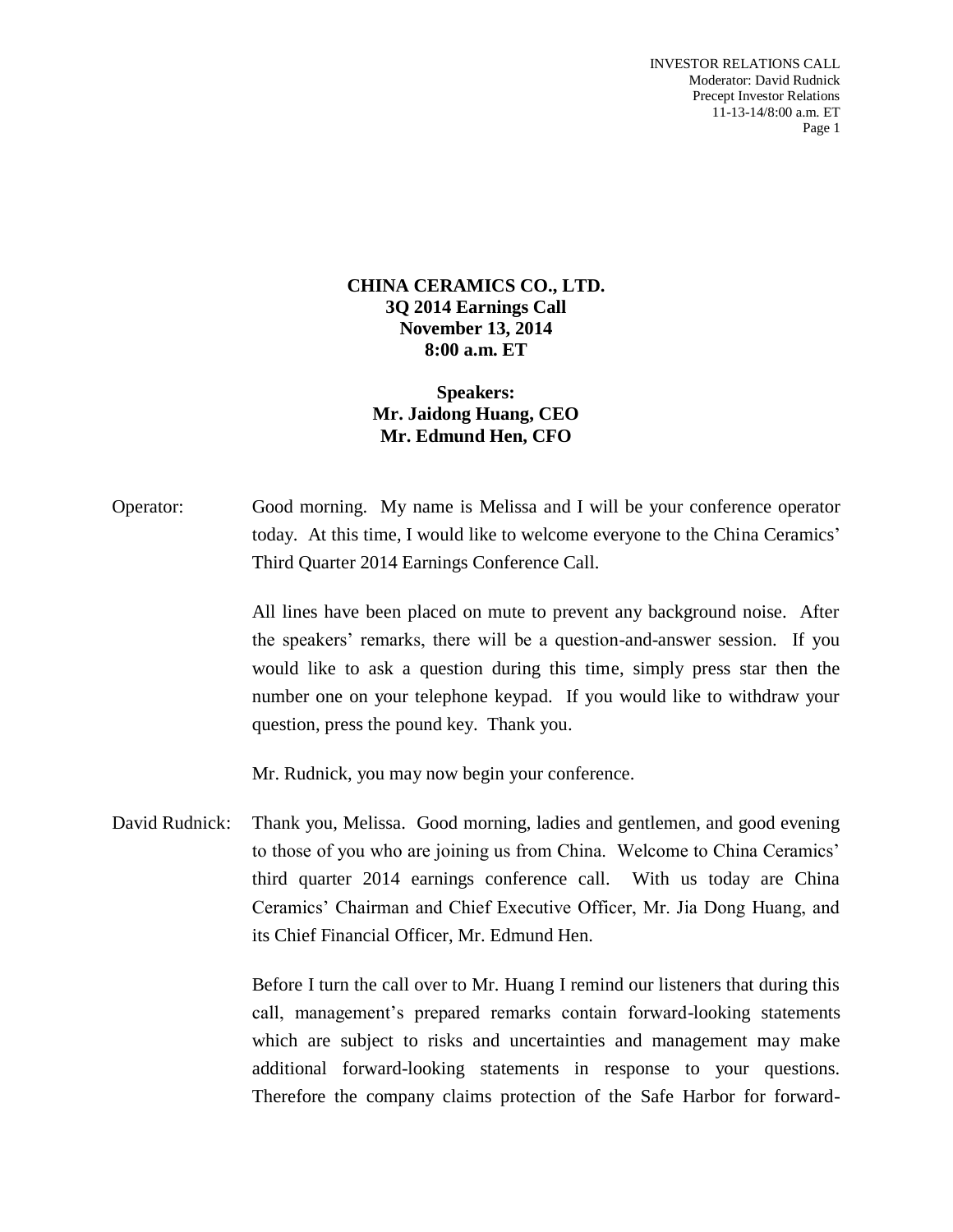looking statements as contained in the Private Securities Litigation Reform Act of 1995. Actual results may differ from those discussed today.

I refer you to more detailed discussion of the risks and uncertainties in the company's filings with the Securities and Exchange Commission. In addition, any projections as the company's future performance represent management's estimates as of today November 13, 2014. China Ceramics assumes no obligation to update these projections in the future as market conditions change.

And now, it's my pleasure to turn the call over to China Ceramic's Chairman and CEO, Mr. Jia Dong Huang, and China Ceramic's CFO, Mr. Edmund Hen. Precept Investor Relations' Sophie Wang will be translating for Mr. Huang. Mr. Huang, you may proceed.

Huang Jia Dong: (Interpreted) Thank you, David. On behalf of the company, I would like to welcome everyone to our third quarter 2014 earnings conference call.

> We achieved solid revenue and profitability in the third quarter due to our strong marketing efforts and success in securing new business among China's real estate developers. The quarter's improved profitability with gross profit up 26 percent from year-ago quarter was driven by higher average selling price as we have substantially regained our pricing power from the business retraction that occurred in our sector approximately two years ago. However, the increase in our average selling price negatively impacted our sales volume causing a moderate decline in our top line results.

> During the third quarter, we utilized production facilities capable of producing 49 million square meters of ceramic tiles per year out of a total annual production capacity of 72 million square meters. This was a 16 percent increase of our planned utilization in the third quarter. We hope to bring additional capacity online going forward as our business improves.

> For the fourth quarter, we look for our customers to continue to adjust to our product prices and also anticipate a seasonal slowdown in the period ahead consistent with the construction building cycle. We believe that our superior brand name recognition, customer-centric focus, and market positioning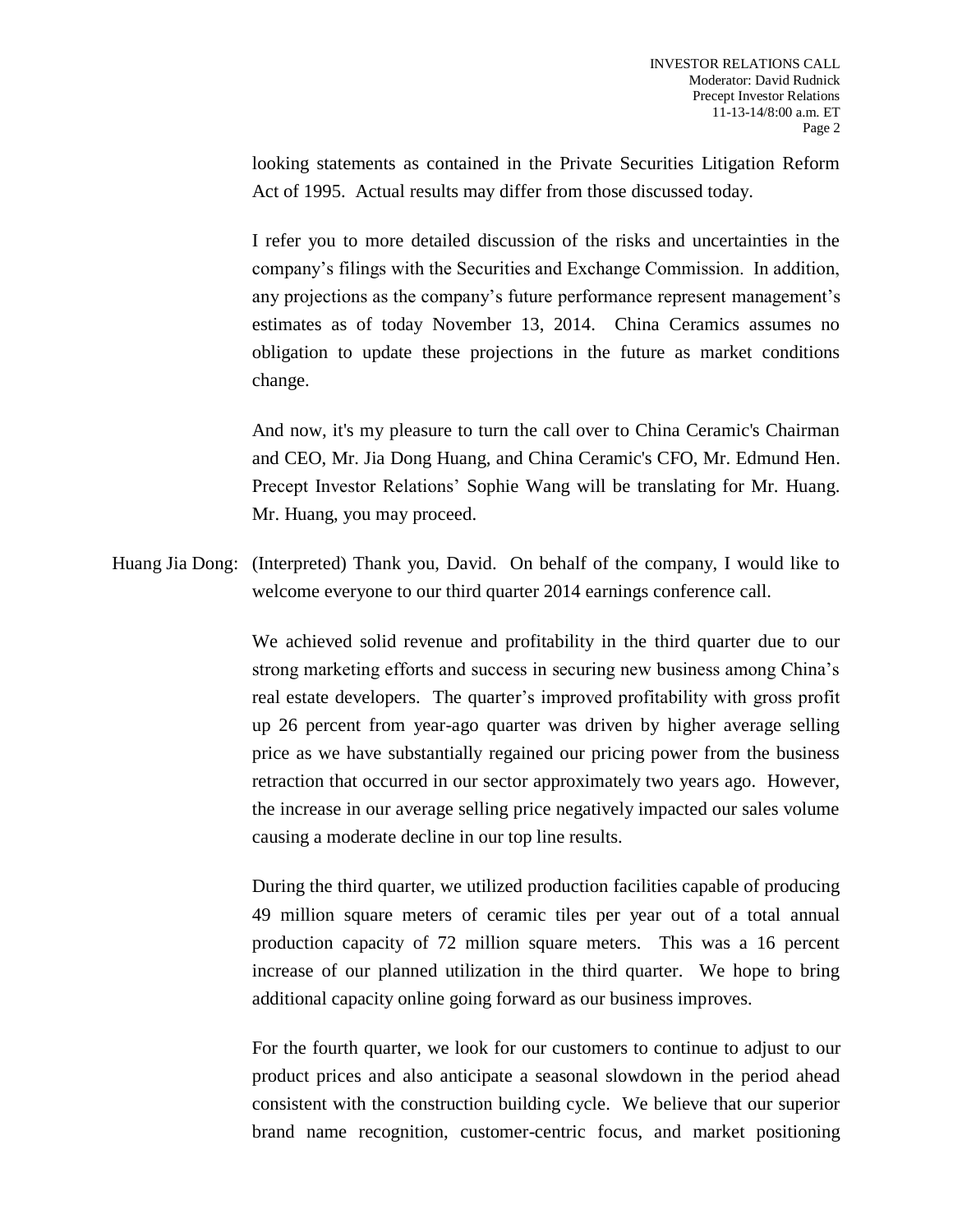should enable us to sustain our average selling price increases and continue to build sales volume in the quarters ahead.

Although there may be occasional volatility associated with China's real estate sector in the few years ahead, urbanization and demographic trends offer positive long-term fundamentals as we look to gain market share and further our geographic reach. Government policies promoting urbanization and real estate is vital to continue domestic and economic growth, should help sustain the macroeconomic conditions under which we operate. We continue to be strategically positioned as producer of high end ceramic sales and we will continue to offer superior product mix to our customers to try to sustain our competitive advantage.

With that, I would like to turn over the call to the company's Chief Financial Officer, Mr. Edmund Hen, who will discuss the company's earnings results in more detail. Thank you.

Edmund Hen: Thank you, Mr. Huang. I will now move on to a more detailed discussion of our financial results for the third quarter end September 30, 2014.

> Our revenue for the third quarter ended September 30, 2014, was RMB320.1 million or US\$52.2 million, a decrease of 6 percent from RMB340.7 million or US\$55.3 million in the third quarter of 2013. The year-over-year decrease in revenue was primarily due to a 14.4 percent decrease in sales volume to 10.7 million square meters from the year-ago quarter, which was offset by a 9.9 percent increase in average selling price or ASP. Our ASP as of the third quarter is RMB29.9 or US\$4.87 as compared to RMB 27.2 or US\$4.41 as of the third quarter 2013.

> Gross profit for the third quarter of 2014 was RMB41.8 million or US\$6.8 million, an increase of 25.5 percent from RMB33.3 million or US\$5.74 million in the third quarter 2013. The year-over-year increase in gross profit was driven by a 9.9 percent increase in the ASP as we raised our selling price on all of our products beginning on July 1, 2014.

> Profits before taxes for the third quarter of 2014 was RMB44.1 million or US\$7.2 million as compared to RMB6 million or US\$1 million in the third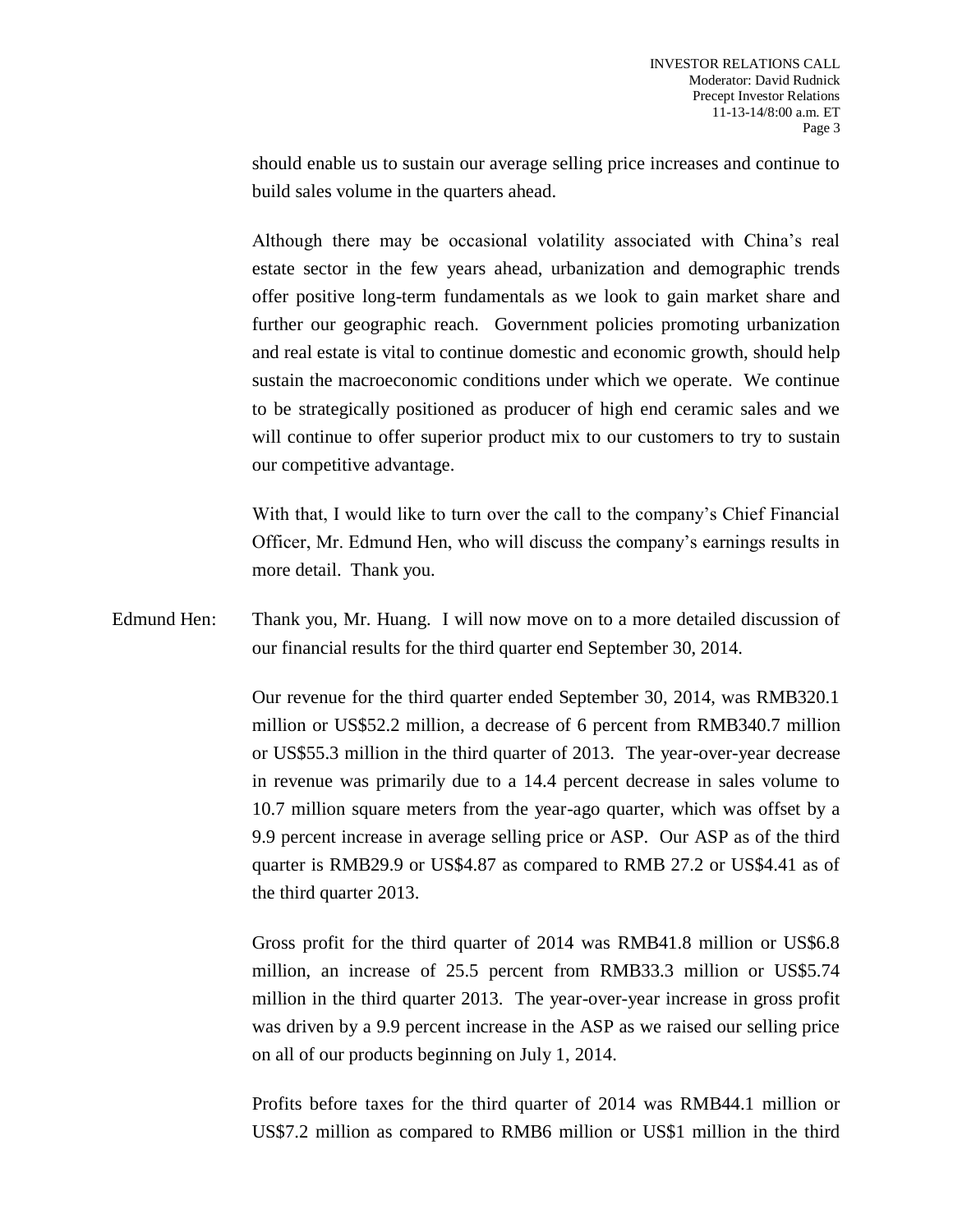quarter of 2013. The year-over-year increase was primarily the result of the increase in ASP as well as the decrease in other expenses of RMB19 million relative to the third quarter of 2013 when there was a loss on the disposal of equipment of RMB18.9 million attributable to the replacement and upgrading of plant production equipment at the company's Hengda facility.

Net profit for the third quarter of 2014 was RMB35.7 million or US\$5.8 million as compared to RMB4.4 million or US\$0.7 million for the same period of 2013. Earnings per fully diluted share were RMB 1.75 or US\$0.28 for the third quarter of 2014 as compared to RMB0.21 or US\$0.03 in the third quarter of 2013.

For the nine months ended September 30, 2014, revenue was RMB797.5 million or US\$129.9 million, an increase of 11.9 percent as compared to the nine months ended September 30, 2013. Gross profit was RMB75.3 million or US\$12.3 million, up 24.3 percent from the same period of 2013. Gross margin for the nine months ended September 30, 2014, was 9.4 percent compared to 8.5 percent for the same period of 2013. The realized and unrealized fair value loss on derivative financial instruments was RMB59.5 million or US\$9.7 compared to a realized and unrealized fair value gain of RMB0.2 million for the same period of 2013. Our net loss for the nine months ended September 30, 2014 was RMB35.1 million or US\$5.7 million, compared to a net profit of RMB8.6 million or US\$1.4 million for the same period of 2013. The loss per fully diluted share for the nine months ended September 30, 2014 was RMB1.72 or US\$0.28 as compared to earnings per fully diluted share of RMB0.42 or US\$0.07 for the first nine months of 2013.

Turning to our balance sheet, as of September 30, 2014, we had cash and bank balances of RMB63.4 million or US\$10.3 million compared to RMB28.8 million or US\$4.7 million as of September 31, 2013. The increase in cash and bank balances was the result of cash generated of RMB46.1 million or US\$7.5 million. As of the end of the third quarter our debt was RMB84.3 million or US\$13.7 million as compared to debt of RMB99.7 million or US\$16.3 million as of the year end fiscal 2013.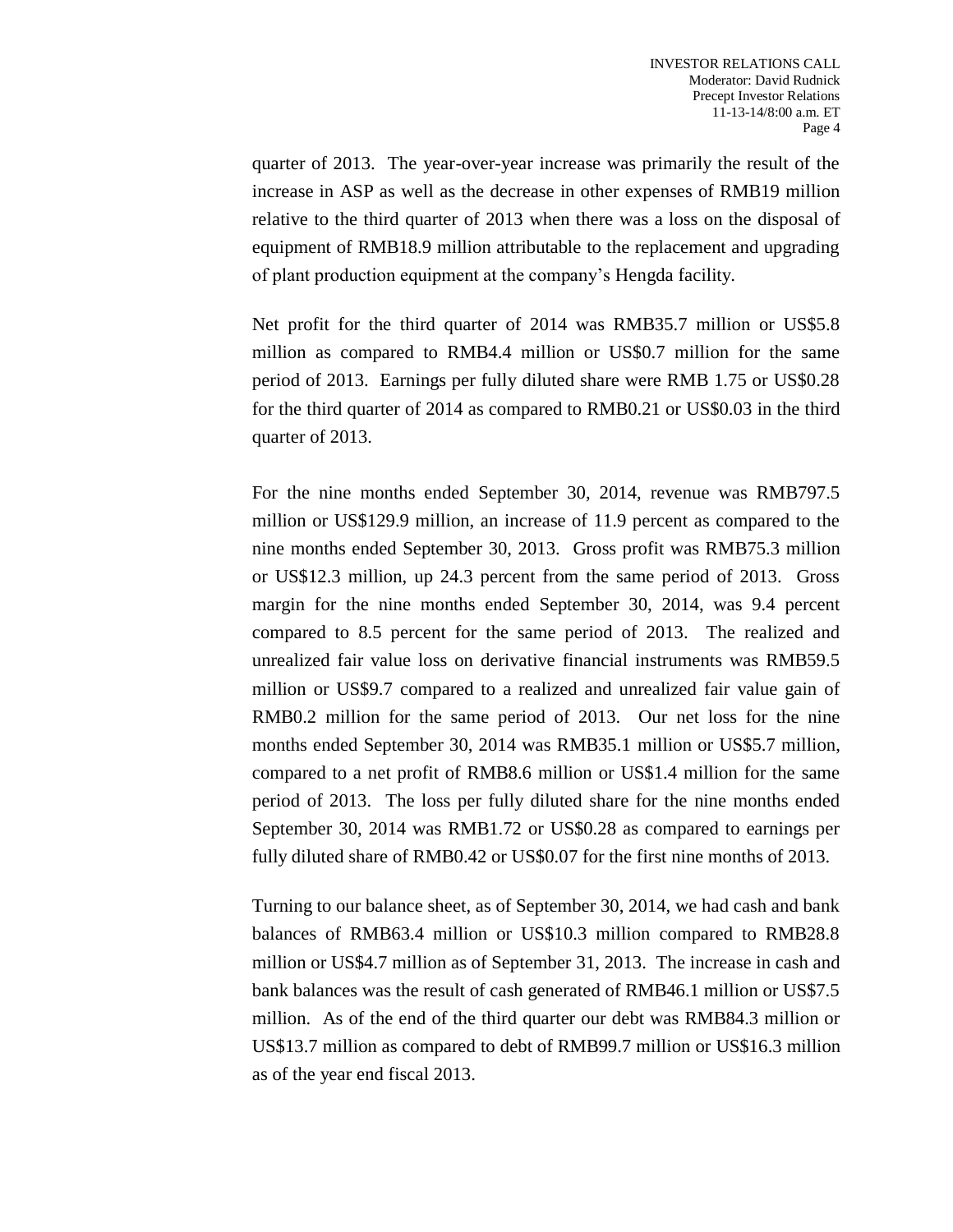As of September 30, 2014, we had an inventory turn of 127 days compared to 124 days as of December 31, 2013. Trade receivables turnover was 186 days as of September 30, 2014, compared to 185 days as of September 31, 2013. The company typically offers a credit period of 90 days to our customers and have extended the credit period to 150 days to address the funding pressure among some distributors attributable to the challenging market conditions in China's real estate industry in the second quarter of 2012.

Moving on to our business outlook, as our CEO Mr. Huang has said, although we are likely to experience occasional volatility in the period ahead, we believe that the macroeconomic environment will continue to be relatively stable for the remainder of 2014, even as business typically slows due to the seasonality of the building cycle. In terms of the next quarter, our backlog was RMB171.7 million or US\$28 million which represents approximately the next two months of revenue as of the end of the third quarter. This compares to a backlog of approximately RMB155 million or US\$25.3 million as of September 30, 2013, a year-over-year increase of 10.8 percent.

Despite favorable year-to-year comparisons to-date, we note that residential real estate prices have flattened out in recent months, reflecting a decrease in housing demand and units of housing properties being sold. This could lead to a contraction of the construction industry which could adversely impact our sales volume in the period ahead. To boost demand, the Chinese government has eased property market controls, accelerated infrastructure construction and relaxed reserve requirements for small banks in order to increase lending. Local governments have also eased access to capital, curbed restrictions on home purchases and introduced tax incentives. In the company's view, these measures tend to support China's property development and construction markets.

We believe that the real estate sector continues to be important in China's economy and that the Chinese government will continue to promote policies to meet urbanization and boost domestic economic growth. The Chinese government has recently reiterated its position that the greatest potential for expanding domestic demand and sustaining economic growth lies in urbanization. This urbanization leads to new property development and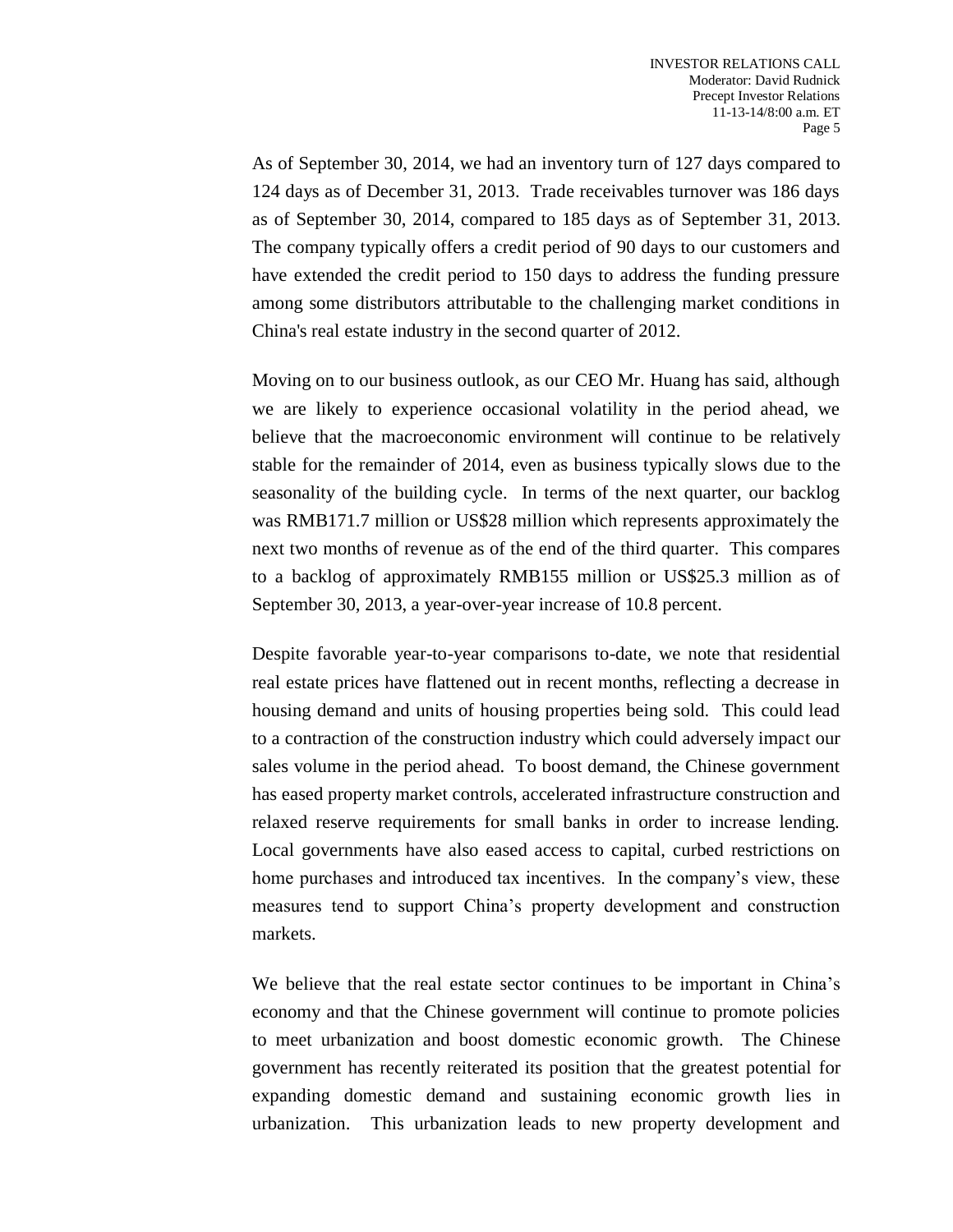housing construction. Government policies and current urbanization trends augur positive long-term fundamentals which could beneficially impact company's business.

The company is currently utilizing plant facility capable of producing 49 million square meters of ceramic tiles annually out of a total annual production capacity of 72 million square meters that is available to the company. We will bring this unused production capacity online as customer demand dictates and when there are further signs of an improvement in China's real estate and construction sector.

The company views the 9.9 percent increase in the average selling price of its ceramic tiles in the third quarter as positive and indicative of a return to the better operating climate relative to the retrenchment that occurred in this sector in late 2012. The company has now regained almost all of its pricing power as the average selling price of RMB29.9 or US\$4.87 per square meters of the company's ceramic tiles has helped the ceramic price of the current quarter is now 22.5 percent higher than the low of RMB24.4 experienced in the first quarter of 2013.

Although the company has been able to steadily increase its average selling price over the last six quarters, we believe that some of its customers are still adjusting to our price increases but enhanced marketing will help to produce wider customer acceptance of this new pricing point. This could result in better sales of its ceramic tiles in the periods ahead so as to better utilize the full extent of the company production capacity.

Before we move to Q&A, we would like to discuss an issue that we also addressed on our last earnings call as well as in the current quarter and the second quarter earnings press releases. This concerns the foreign currency agreement that the company entered into during the second quarter of 2013 and the first quarter of 2014 which were for the investment purposes.

During 2013 throughout 2014, the RMB had been on an upward trend when compared to the U.S. dollar. At the end of 2013, we actually have a net cash gain of US\$0.5 million. However, the renminbi started to depreciate against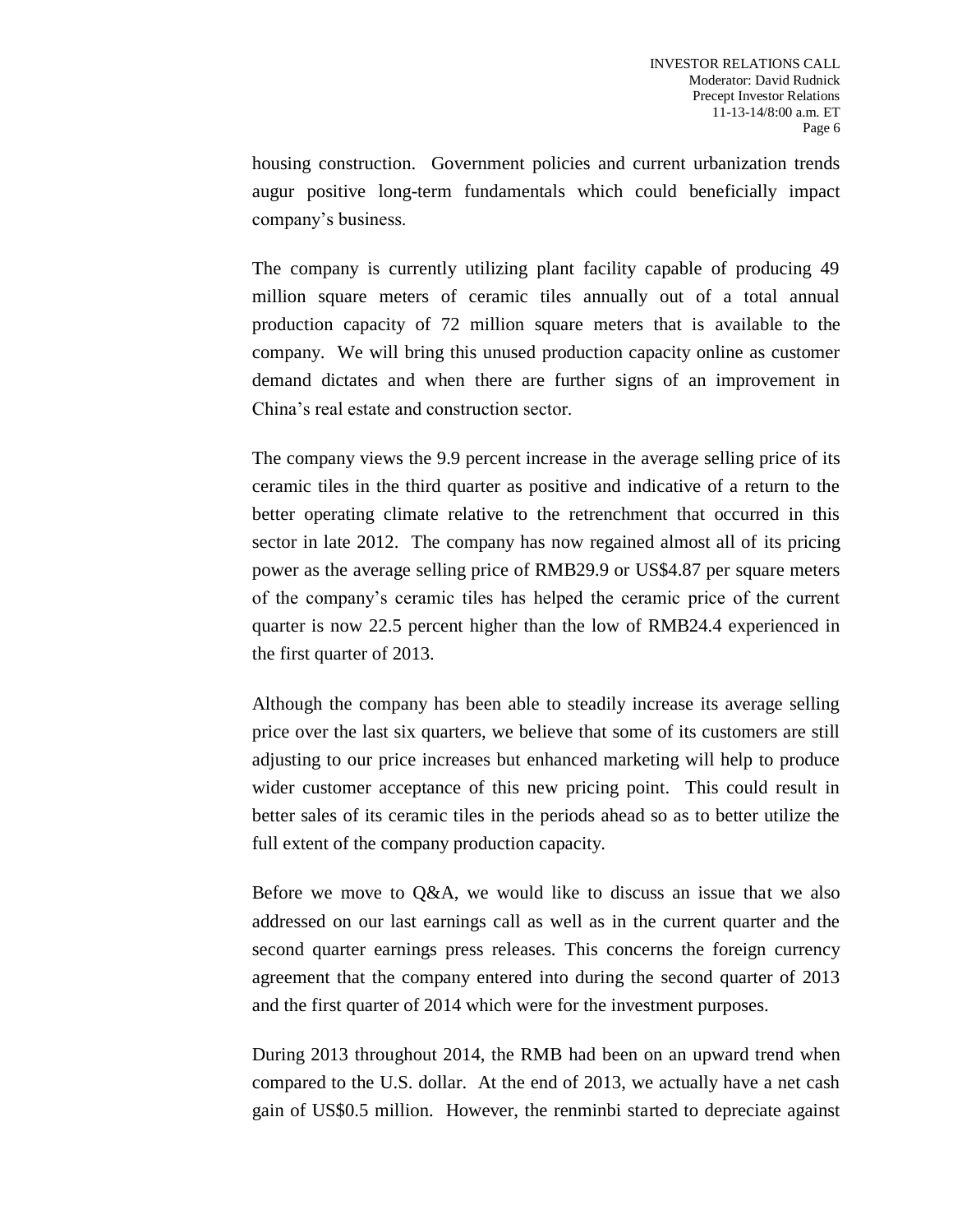the dollar on February 12, 2014 and the company eventually incurred realized and unrealized losses amounting to US\$11.6 million in connection with these agreements through June 30, 2014. On July 31, 2014, our largest shareholder and an affiliate of our CEO entered into a three party agreement with the financial institution that originated the foreign currency transition agreement and the company.

Under this agreement, our largest shareholder assumed these agreements that all assets, mainly deposits placed with the financial institution, and all existing and future liabilities arising under these agreements, so that the company was relieved from the liabilities arising under these foreign currency transition agreements. As a result, the company will not be required to fund any losses related to these agreements and will neither suffer any future liabilities arising under these agreements nor enjoy any benefits arising under these agreements.

As a result, and affiliate of our CEO released us from liability of RMB87.8 million which were extinguished on our books in the third quarter of 2014. RMB15.1 million in deposits held at financial institutions was transferred by the company to an affiliate of our CEO and additional trading capital was increased about approximately RMB72.7 million. Our CEO has now taken on the risk of these agreements so as to protect the company from any future losses and we will not be required to fund any further losses related to this agreement. As of the current quarter the foreign currency transaction has been resolved. I would like to emphasize that the company has no intention of entering into similar foreign exchange agreement in the future.

Now we have addressed this important issue. I would like to mention that we have Mr. Liu Jianwei, our Audit Committee Chairman, on the call for further clarification should he need pertaining to this topic.

At this point, we would like to open up the call to any questions pertaining to the third quarter financials and operating performance.

Operator: At this time, I would like to remind everyone. In order to ask a question, press star then the number one on your telephone keypad. We'll pause for just a moment to compile the Q&A roster.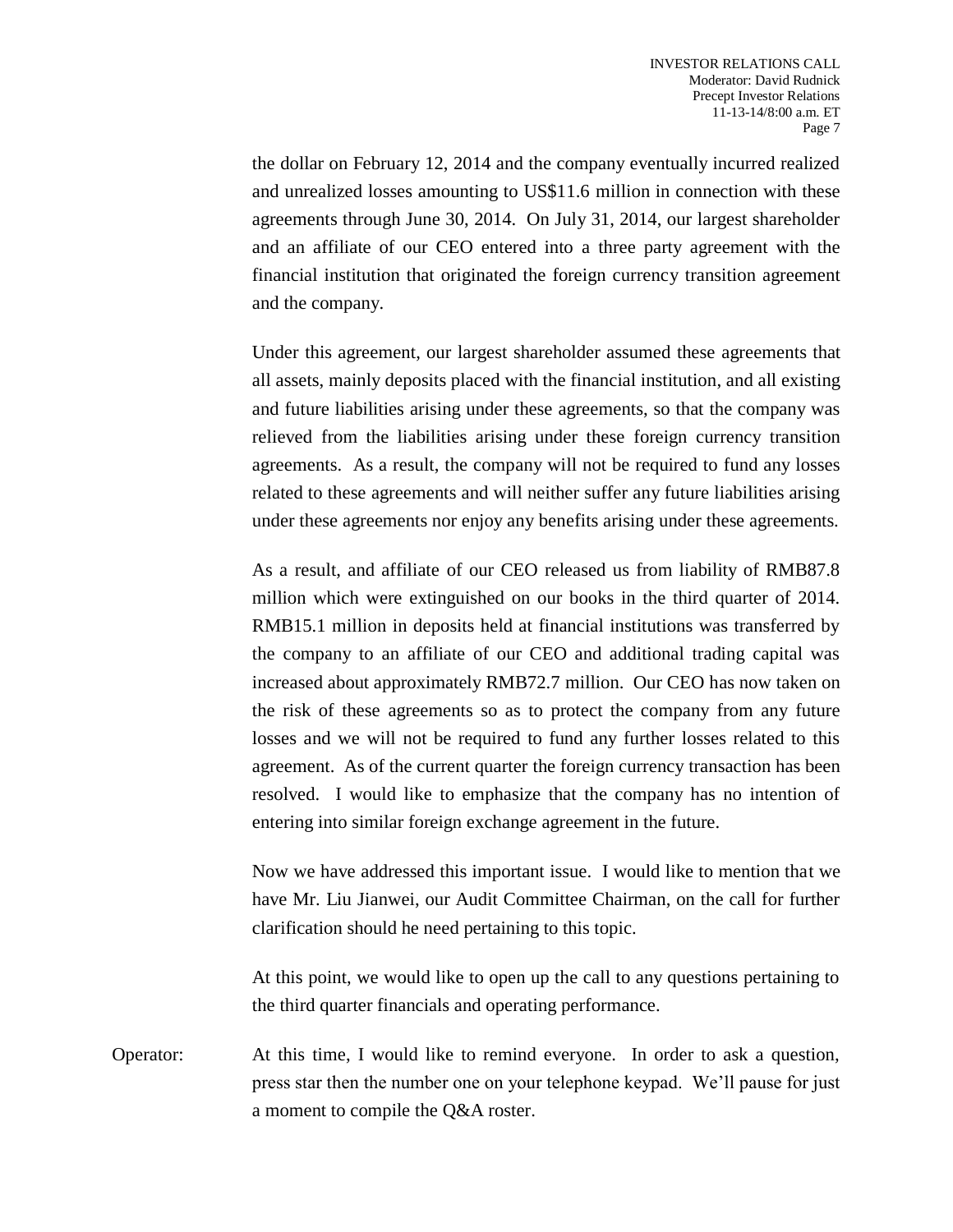Your first question comes from Howard Flinker with Flinker & Company

- Howard Flinker: (Foreign Language).
- Male: (Foreign Language)
- Howard Flinker: I have heard that a number of competitors are closing up. Is that true?
- Edmund Hen: Yes, they have stopped their production lines, a number of them.
- Howard Flinker: And I understand it's a rather large number. Is that correct, too?
- Edmund Hen: Yes, in our area a large number of our competitors have closed their production lines.
- Howard Flinker: OK. Now they have inventory they'll have to sell, but even comparing it to you, you have about four months of inventory, they are not as well financed. So let's say they have three months of inventory and let's make six to eight months of inventory or six to eight months to sell. So, sometime by the middle of next year, all their remaining inventory will be gone and so will they, is that probably a good guess?
- Edmund Hen: You have a very good estimate. We also hope this is the truth.
- Howard Flinker: OK, of course, just an estimate. Second, is your depreciation and amortization for the year going to about \$11 million?
- Edmund Hen: Yes, that is the approximate figure.
- Howard Flinker: Yes. And your capital expenditures for next year will be how much? I noticed that …
- Edmund Hen: We do not provide a forecast for the physical capital expenditure at this moment, but you will have some insights in the year-end reporting.
- Howard Flinker: But in the last nine months your capital expenditures have been zero, correct?

Edmund Hen: Yes, correct.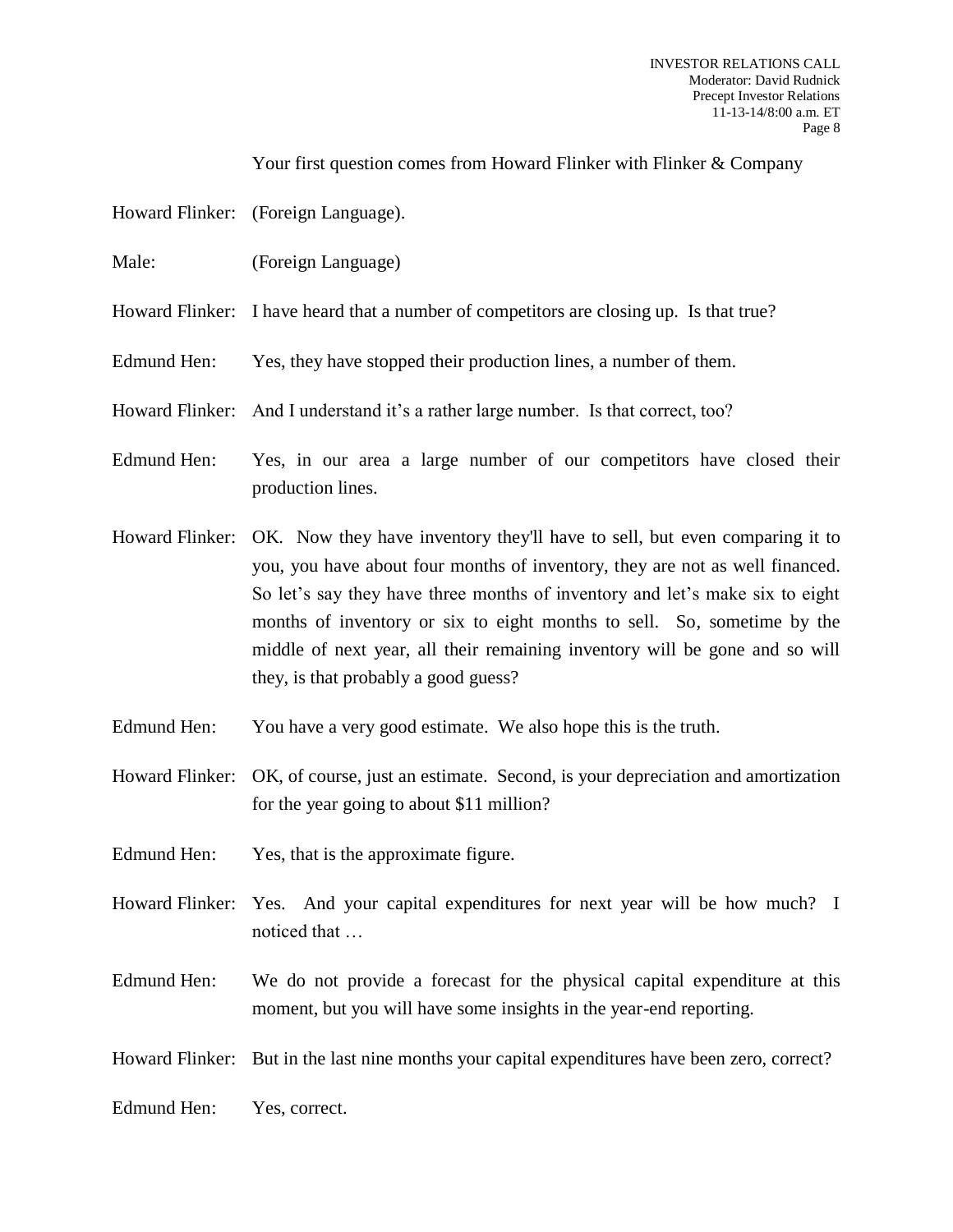- Howard Flinker: So they should be small next year because you have plenty of capacity, is that also correct?
- Edmund Hen: Yes, we have plenty of our capacity, of course, in a logical way we would like to use our current capacity before tremendous expansion on the capital expenditures.
- Howard Flinker: So almost of your depreciation and amortization will go into cash or in inventory or current assets but not fixed plant, it will be in nearly free cash, is that correct?
- Edmund Hen: This is a very good estimation on that.
- Howard Flinker: OK. And your current run rate it looks like your stock is going to be selling around 1.5 or 2 times earnings and about one times cash flow because next year you could easily earn between \$7 million and \$10 million after tax. Is that a decent range?
- Edmund Hen: Well, it all depends on the economic climate.
- Howard Flinker: Sure.
- Edmund Hen: Yes. If the economic climate is still getting upward, so this may be the truth, but it is very difficult to say at this moment.
- Howard Flinker: Of course, you are also going to gaining business from the competitors who are in the middle of closing up. You are going to have a pretty good year next year.
- Edmund Hen: Yes, thank you. We hope we can do that.
- Howard Flinker: One last question. How is your boy?
- Edmund Hen: Yes, just born two months, very good health.
- Howard Flinker: Two months or two weeks?
- Edmund Hen: Yes, two weeks.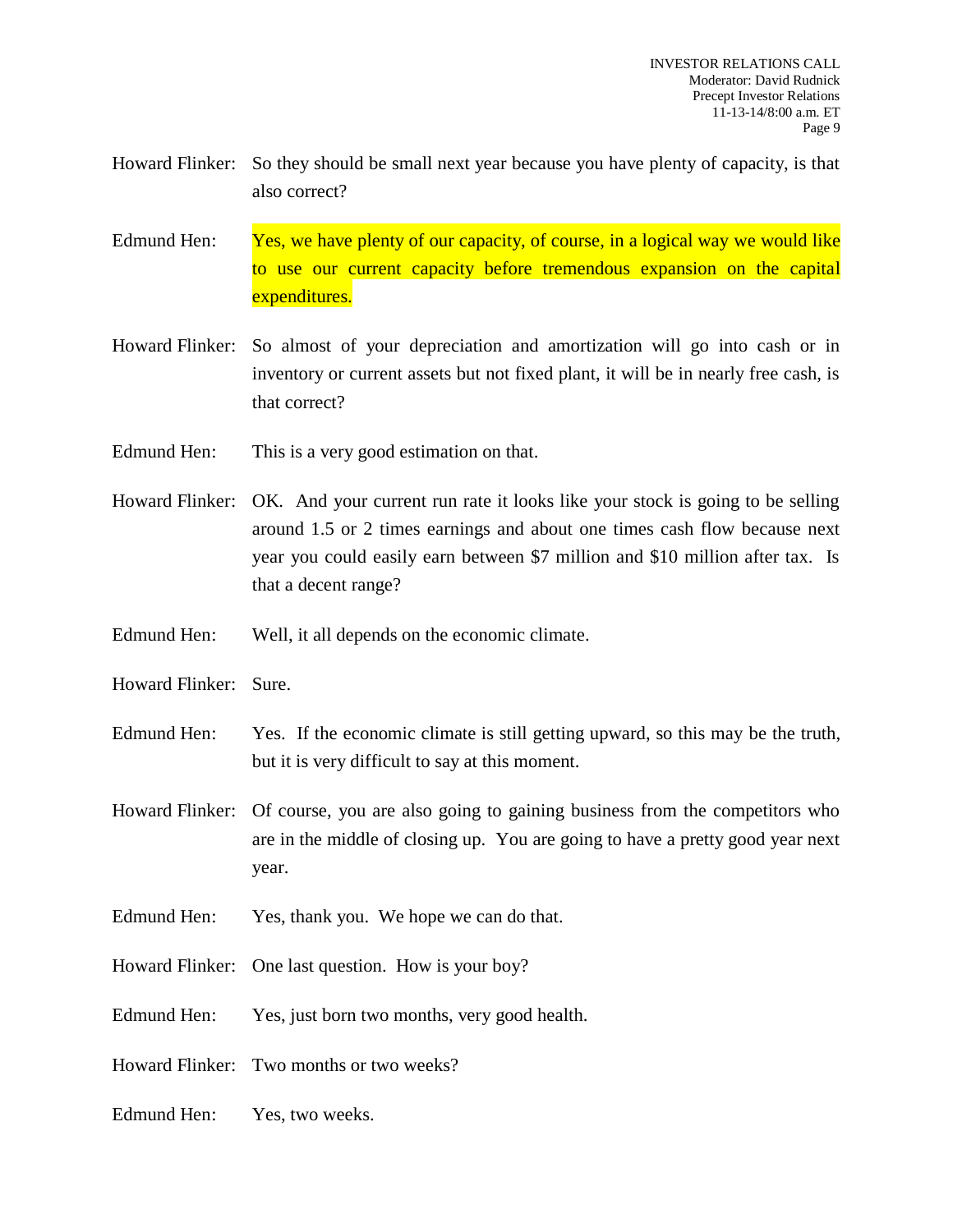- Howard Flinker: Yes, right.
- Edmund Hen: Yes, very handsome.
- Howard Flinker: Yes, is he all right. Is he on the conference call?
- Edmund Hen: Yes.
- Howard Flinker: Is he going to participate in the conference call in the fourth quarter or not?
- Edmund Hen: He is sleeping, so ...
- Howard Flinker: You don't think so.
- Edmund Hen: Yes, I don't think so.
- Howard Flinker: Those are my only questions. Thank you.
- Operator: Again, if you would like to ask a question, press star one.

There are no further questions as this time.

I am sorry, we do have a question from Duane Roberts with SH Fund.

- Duane Roberts: Hi, good morning.
- Edmund Hen: Hi, good morning.
- Duane Roberts: I missed a little bit of the very beginning of the call and then the other participant just asked a question prompt or something. Could you give me a little bit of indication of the housing, what the housing climate is, what the housing climate is like there, number one? And then number two, with the closing down of your competitors, obviously, that gives you an advantage but you got to wade through this inventory. My second question is, is it because of the housing climate that these competitors of yours had to close down?
- Edmund Hen: Yes, while we feel that the housing climate is still very challenging right now in China and a lot of positives from banks, and they are encouraging people to buy their second house. It seems the government is doing that. But the thing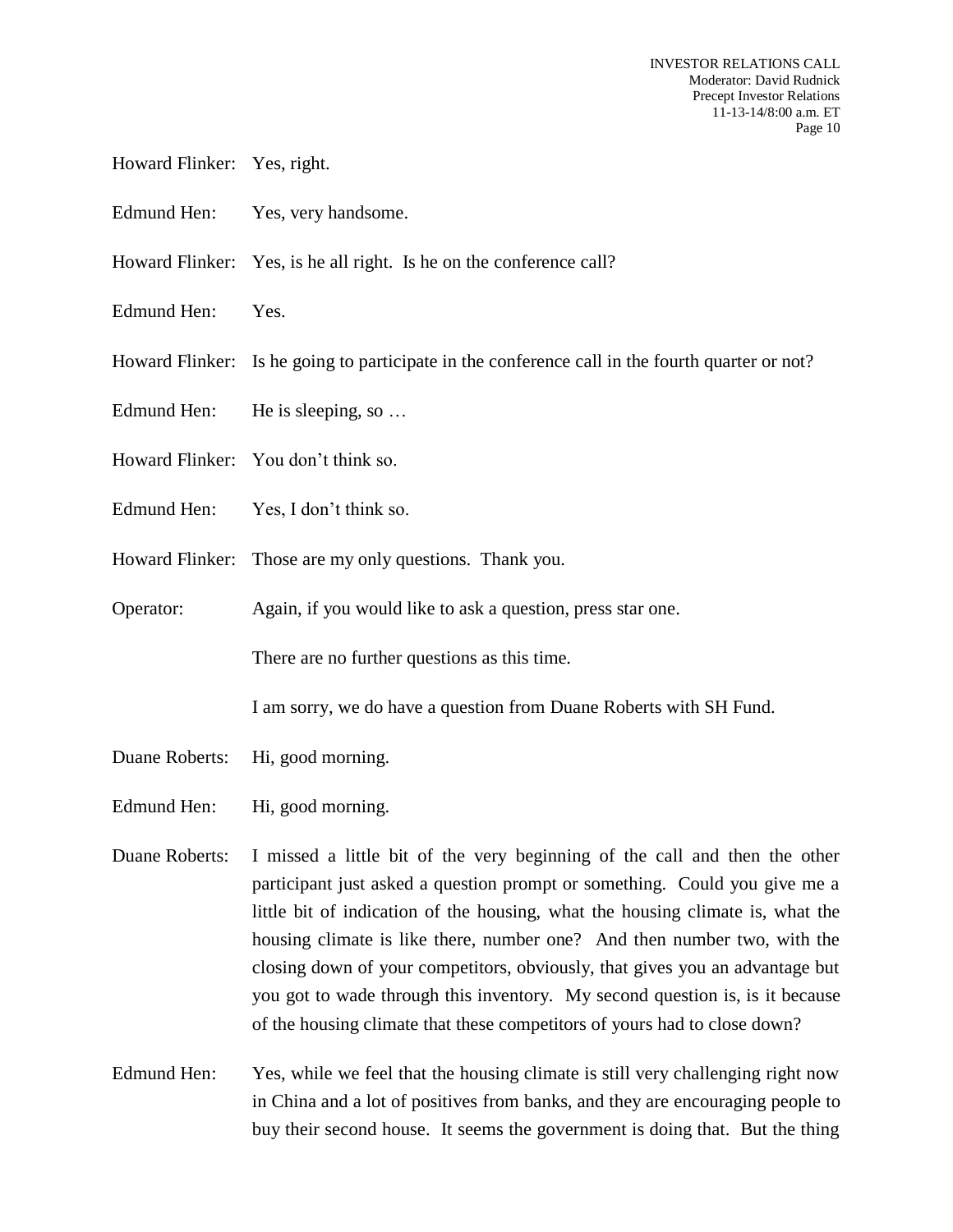is the housing pricing is just keeping stable at this moment. And I think most of people are still under observation for the whole market. So I think we have little bit of a decline at this moment.

And for your second question, it is true that some of our competitor have closed down their production line and are selling their inventory at this moment. And one more thing is it also takes some time for us to observe the market, especially the construction rate for the buildings. And I think we will have a better picture after the Chinese New Year. So at the moment, it is very difficult to tell what is the climate in three or six months later.

- Duane Robert: Do you have any indications of any type of do you anticipate any government stimulus packages or some financing that would try to stimulate the housing market there?
- Edmund Hen: Yes, the Central Bank is pushing up their lending to their second home buyers, so in some Tier 2 or Tier 3 cities. We do not see the government have any significant quality to pull out of the market for the housing. So I think we still need some time to observe on this matter.
- Duane Robert: OK, so my last question is do you think that the first, maybe the first, according to the numbers of the previous person asked a question, do you think that the first six months of 2015 will probably be a little challenging and maybe the second half of 2015 probably should be a little bit better once you get through this inventory issues from your old competitors?
- Edmund Hen: In the historical momentum from the companies, actually the first quarter is always the slowest season for us. So we do expect the second half will be better than the first half of 2015 in terms of the historical traction. Also, for the first half of next year we're seeing the whole housing climate is still under observing from the buyers.
- Duane Roberts: OK, thank you very much.
- Edmund Hen: Thank you.
- Operator: Again, to ask a question, press star one.